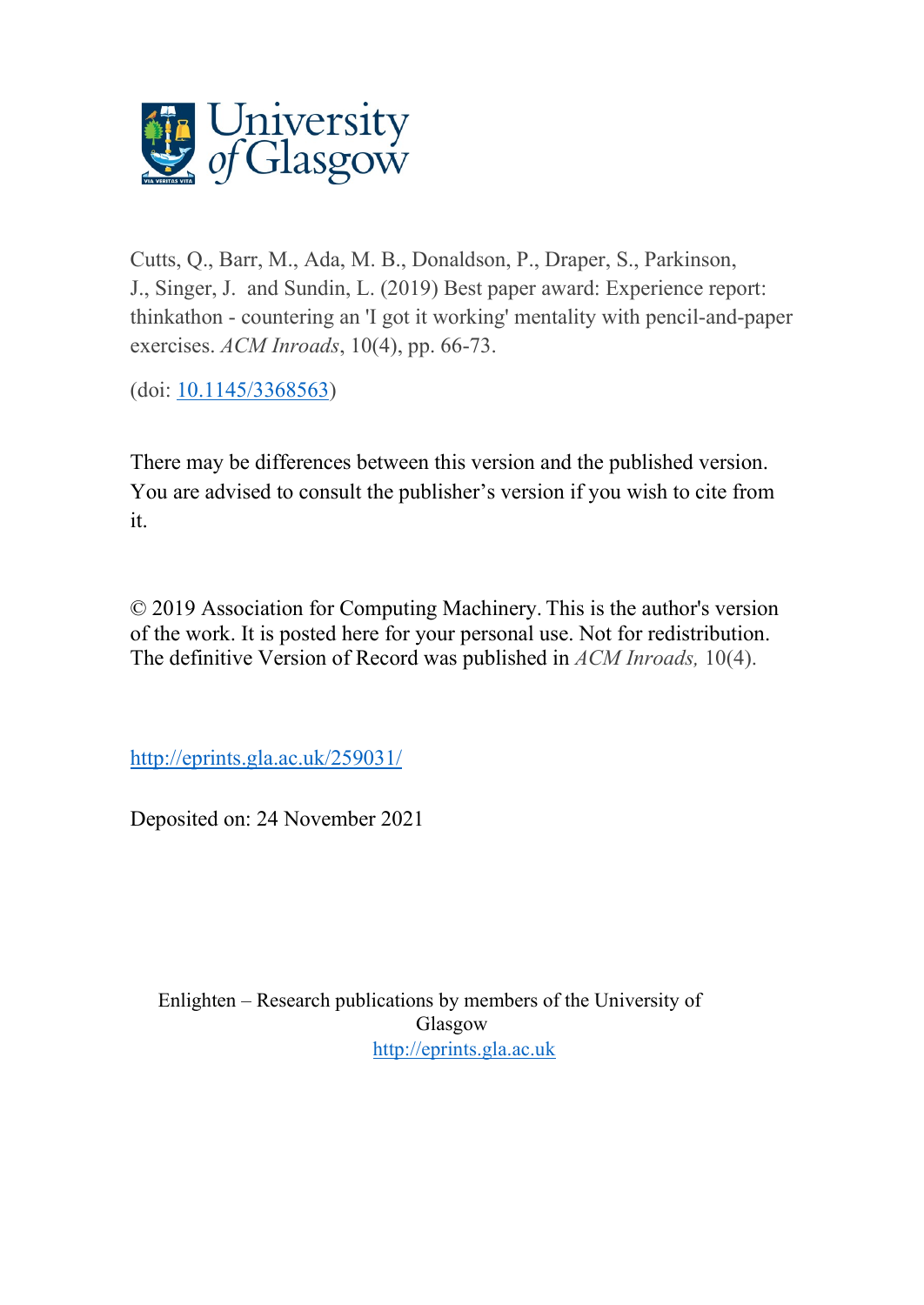# **Experience Report: Thinkathon - Countering an "I Got It Working" Mentality with Pencil-And-Paper Exercises**

Quintin Cutts, Matthew Barr, Mireilla Bikanga Ada, Peter Donaldson, Steve Draper, Jack Parkinson, Jeremy Singer, Lovisa Sundin

Goal-directed problem-solving labs can lead a student to believe that the most important achievement in a first programming course is to get programs working. This is counter to research indicating that code comprehension is an important developmental step for novice programmers. We observed this in our own CS-0 introductory programming course, and furthermore, that students weren't making the connection between code comprehension in labs and a final examination that required solutions to pencil-and-paper comprehension and writing exercises, where sound understanding of programming concepts is essential. Realising these deficiencies late in our course, we put on three 3-hour optional revision evenings just days before the exam. Based on a mastery learning philosophy, students were expected to work through a bank of around 200 penciland-paper exercises. By comparison with a machine-based hackathon, we called this a Thinkathon. Students completed a pre and post questionnaire about their experience of the Thinkathon. While we find that Thinkathon attendance positively influences final grades, we believe our reflection on the overall experience is of greater value. We report that: respected methods for developing code comprehension may not be enough on their own; novices must exercise their developing skills away from machines; and there are *social* learning outcomes in programming courses, currently implicit, that we should make explicit.

#### **Introduction**

In a meeting of our CS-0 programming course team, around four-fifths of the way through the semester, we were discussing a wide range of misconceptions evident among the students. The common thread across all the comments was the students' conviction that *getting the program working* was the most important consideration. Understanding either the process they'd gone through to get the program working, or the programming language constructs and patterns they'd used, was of secondary value, if any. This might not have been important if the students were going to be assessed in a lab with the support system of teaching assistants (TAs), friends and the internet all around. Instead, in just four weeks, they would face a written programming exam requiring good conceptual understanding for both code comprehension and code writing questions with nothing more than their brain and a pen in their hand.

We considered remediation. How could we enable weaker students to attempt enough exam-like questions in exam-like circumstances to give them a hope of succeeding in the final examination; in essence, to give them a flavour of Mastery Learning [2]? We discounted added traditional exercises in the last two weeks' class sessions due to insufficient preparation time for the course team. Someone suggested an all-night crash session for students "like a hackathon", with another team member extending this idea with "but for these kinds of exercises, surely it's a *Think*-athon" – and so a new concept was born. Over the next three weeks, we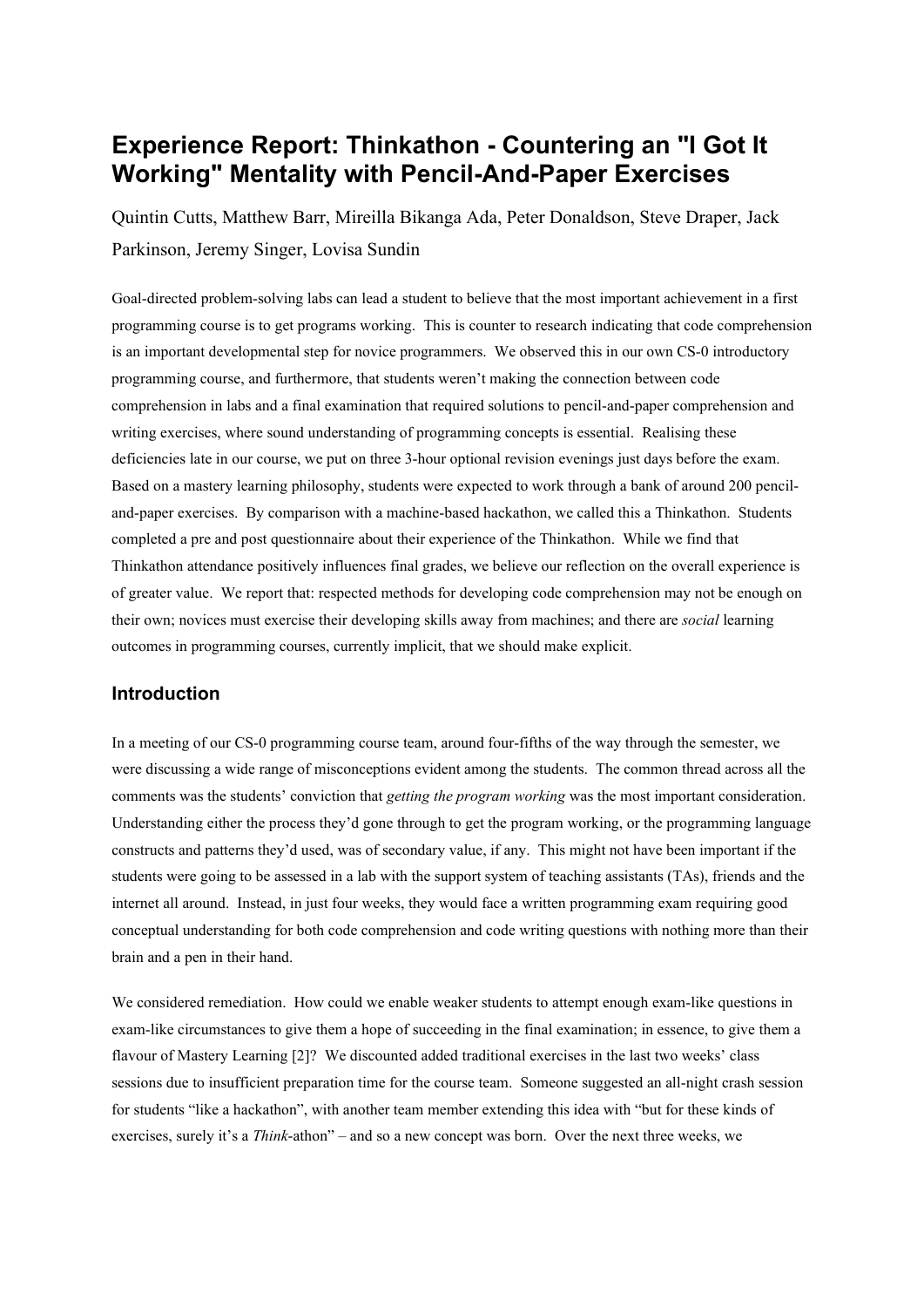constructed over 200 paper-based exercises and just a few days before the exam, ran three evening Thinkathon sessions for our students.

This paper is fully an experience report. We had a course that we thought was rather well designed; as we reflected on our students' learning journey, we realised that they were insufficiently prepared for the terminal exam and so designed a remediation, the Thinkathon; as we reflected on student and staff evaluations of the Thinkathon combined with student exam performance, we developed new insights into the incorporation of code comprehension within a programming course. In particular, we find that:

- respected methods for developing code comprehension may not be enough on their own;
- students and staff who experienced the Thinkathon now recognise how important it is for novices to think and work away from machines;
- there are a number of *social* intended learning outcomes on a programming course which the instructor should incorporate and broadcast to students.

The next two sections introduce the overall course design and that of the Thinkathon respectively, making reference to the literature supporting the design choices as necessary. Section 4 outlines the evaluation methodology, with the following two sections detailing the quantitative and qualitative results of the evaluation. Section 7 discusses the whole experience, drawing out our learning, and Section 8 concludes with next steps.

#### **Course Design**

To provide context, our course is now described; one aim in doing this is to show that the development of code comprehension and conceptual understanding was not ignored in the course design. Our course, a CS-0 introductory programming course, runs over 11 weeks, with two 2-hour large class sessions and one 2-hour lab session each week. The large class sessions are based on Peer Instruction (PI) [15, 27], requiring students to complete reading and on-line tasks prior to every class, take a short quiz on that work at the start of the class, and then answer/discuss PI questions for the rest of the class.

The course design incorporates a strong code comprehension element, in line with a number of researchers' recommendations: pre-class activities encourage students to practice their code-reading ability [18]; PI questions foster understanding and analysis of programs at a range of levels of detail [4, 24]; the concept of the notional machine is introduced to learners during class, and they are shown how the activities they have been undertaking should help to develop their own notional machine understanding [6, 7, 29]; labs encourage the development of a number of smaller programs rather than just one large one [10]; some lab sessions encourage students to explore complete programs and draw out re-usable patterns [19]; the staff-student ratio in the labs is high to provide sufficient time for students to talk to staff about their programs, displaying their understanding. These discussions are intended to emphasise the importance of understanding over simply getting programs working. TAs are expected to quiz the students about their programs, for example, pointing at a piece of code and asking the student to explain how it works and why they used it, and award an advisory progress grade depending on the students' responses.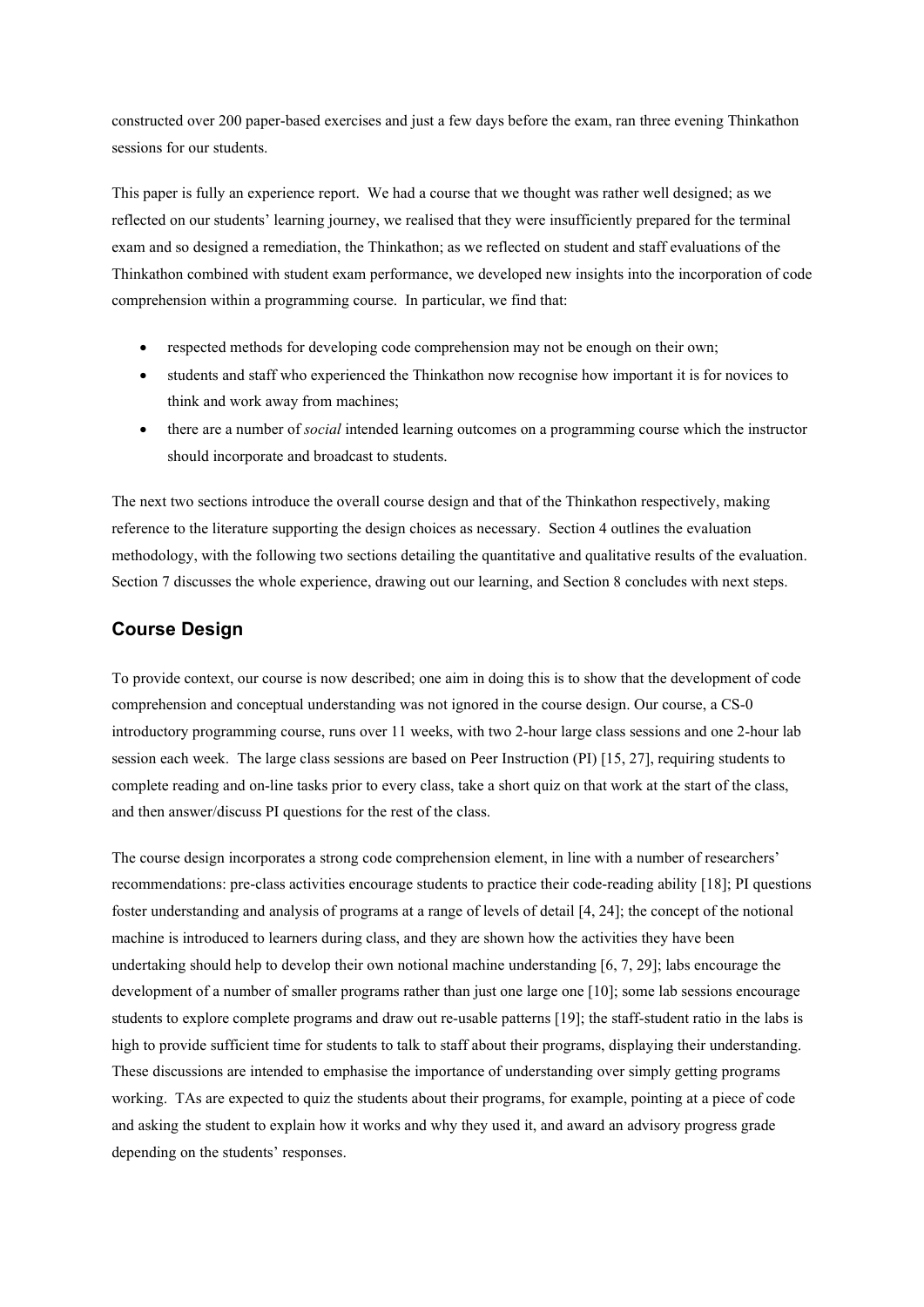In line with other courses [9, 26], this course introduces students to two languages: for the first 5 weeks, students learn a block-based language, in this case Alice; for the remaining 6 weeks, they learn Python. To give a sense of the scope of the course, the most complicated problems explored will require reading in data from a text file, storing it in a data structure requiring some combination of lists and dictionaries, processing the data structure in some way usually according to user input, and finally writing results either to screen or back into a file.

While the course does have a practical assessment for credit, the primary assessment is a written final examination. The questions in this exam require students to display both code comprehension and code writing skills, with no access to notes or a machine. The course designers believe that the questions are simple enough that a competent hard-working student should be able to internalise the programming concepts, syntax and patterns during the course, and therefore should not require recourse to external aids. The exam contains the following four question types:

- Evaluation of expressions involving simple types and lists and dictionaries
- Hand/desk execution
- Identifying and correcting errors in code, given a problem statement
- Problem-solving: given a problem statement, write a solution in programming language code

# **Thinkathon Design**

The Thinkathon idea was born from the realisation that students were not developing sound conceptual understanding, and we aimed to provide an extended immersive experience – not unlike a "boot camp" [30] – to correct this. The Thinkathon design was iterative, involving discussion among our 17-strong CS education group, including PhD students and academic staff, mainly CS but with some members from other schools, with widely varying breadths of experience. Our overall goals were to:

- enable the students to succeed in the upcoming exam and be well-prepared for follow-on programming courses;
- help them to develop appropriate attitudes and approaches to learning programming, for example, to have the confidence to know whether or not they've correctly solved a problem, tackled a bug, or written a fragment of code.

The issues with the students' learning that arose in our discussions and that we were aiming to address were perceived to be as follows:

• The operation of programming language constructs is not well-enough understood by students, as evidenced by the poor quality of discussions between TAs and students in labs. The use of PI in CS is typically expected to address this [27], but we are not the only ones to find that PI does not ensure all students succeed [12]. We suspect that while the preparation and discussion aspects of PI do ensure students understand concepts *in the moment*, there is not enough repetition for these understandings to become permanent.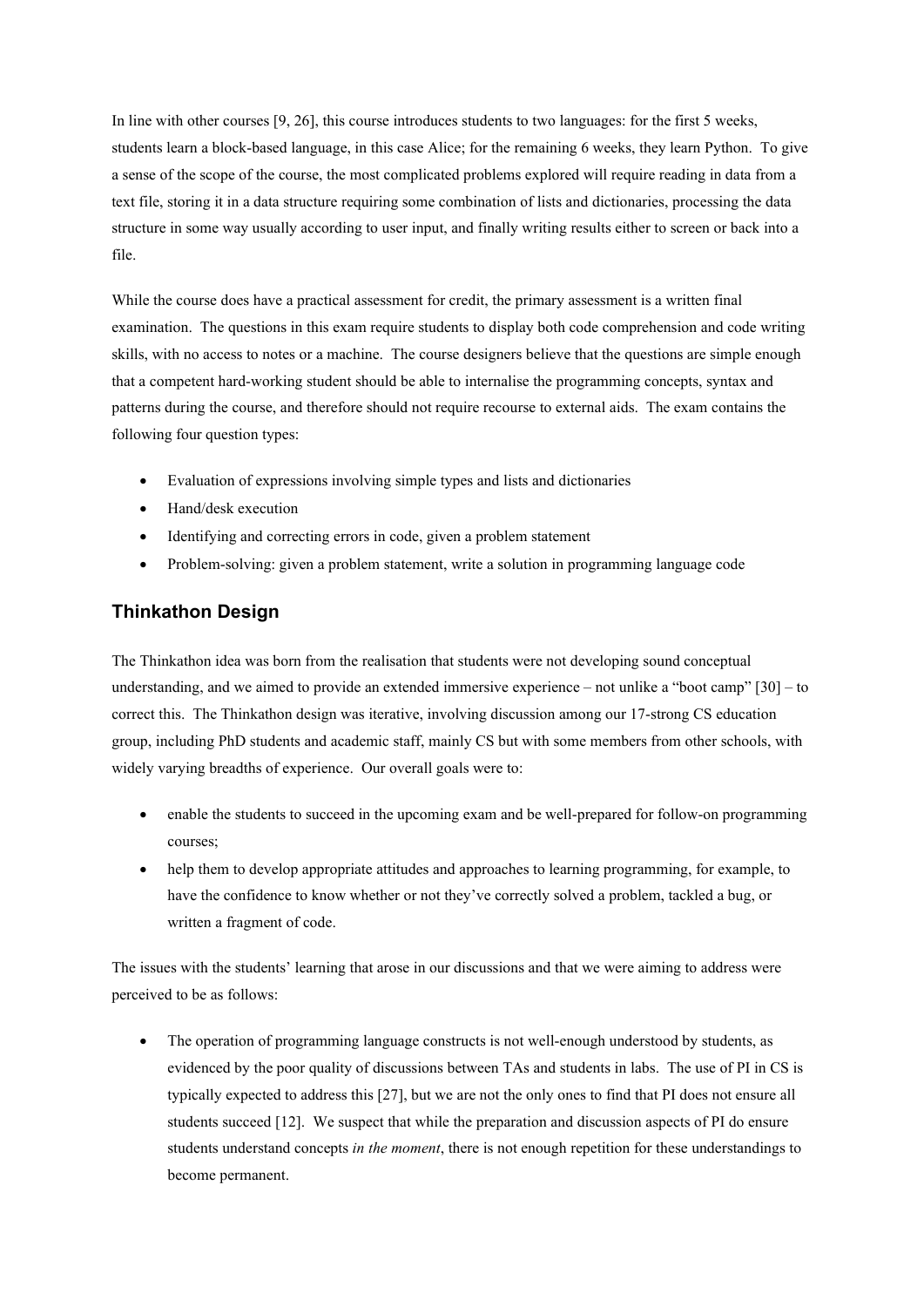- The number of larger problems/tasks and solutions developed or studied by students is not enough. PI cannot easily handle this issue, as PI questions typically deal with small code fragments. This results in the students not developing a sufficiently advanced pattern memory, without which they are unable to quickly break down a new problem into known chunks with known solutions.
- The students are too dependent on outside sources of help, preventing them from developing their own understanding and confidence. For example, the programming environment is used as a crutch to tell them whether what they've developed is correct; the internet can be used to find fragments of code to solve problems, a practice rarely appropriate in an introductory programming lab, unless the student knows that he/she has to thoroughly understand such fragments; and, help from friends or TAs may simply solve a student's programming problem, rather than helping them learn how to solve their own problem, a more useful long-term goal.

Our task was to develop exercises for the students to tackle on the Thinkathon evenings, completion of which would help to meet the goals and address the issues identified above. We came up with five objectives for the Thinkathon exercises:

- All the exercises should be paper-based to break the dependence on a machine. Such "unplugged" computing activities [1] are generally deployed for younger learners and not at university level.
- There should be sufficient exercises of every type, along with model solutions, to support Mastery Learning, identified as an under-used but highly desirable learning practice for programming education in [14, 25].Under such a practice, a student should be able to find out if their solution attempt is correct; if it is not, to work out why, and then to try again on another similar exercise; if it is correct, and the student has now completed a number of similar exercises correctly, then they can move on to exercises at the next level of difficulty.
- Students should be able to work at their own pace, essential for independent learning and in a subject where students are at so many different levels.
- Students should not get stuck often. This requires the exercises to follow a developmental sequence, where each incremental step is small. The development of such sequences is not regarded to be straight-forward in CS [21].
- Students should be able to gain assistance from other students, but not to be dependent on it. A student's peers are a strong support mechanism, and it is important to develop those connections, but also to make sure that students are aware of more and less constructive ways of supporting their peers.

We struggled with the complexity of large numbers of each type of exercise for Mastery Learning, combined with the two dimensions associated with developing a developmental sequence. First, there is a progression from code comprehension to code writing – e.g. it is easier to trace code than it is to write from scratch [13]; second there is a progression through examples that make use of steadily more complex, and more complex combinations of, programming language constructs and programming patterns.

We judged there to be no perfect progression that we could readily develop, and so made a compromise. We created 5 packs of exercises, sequenced on the comprehension/writing dimension, containing several kinds of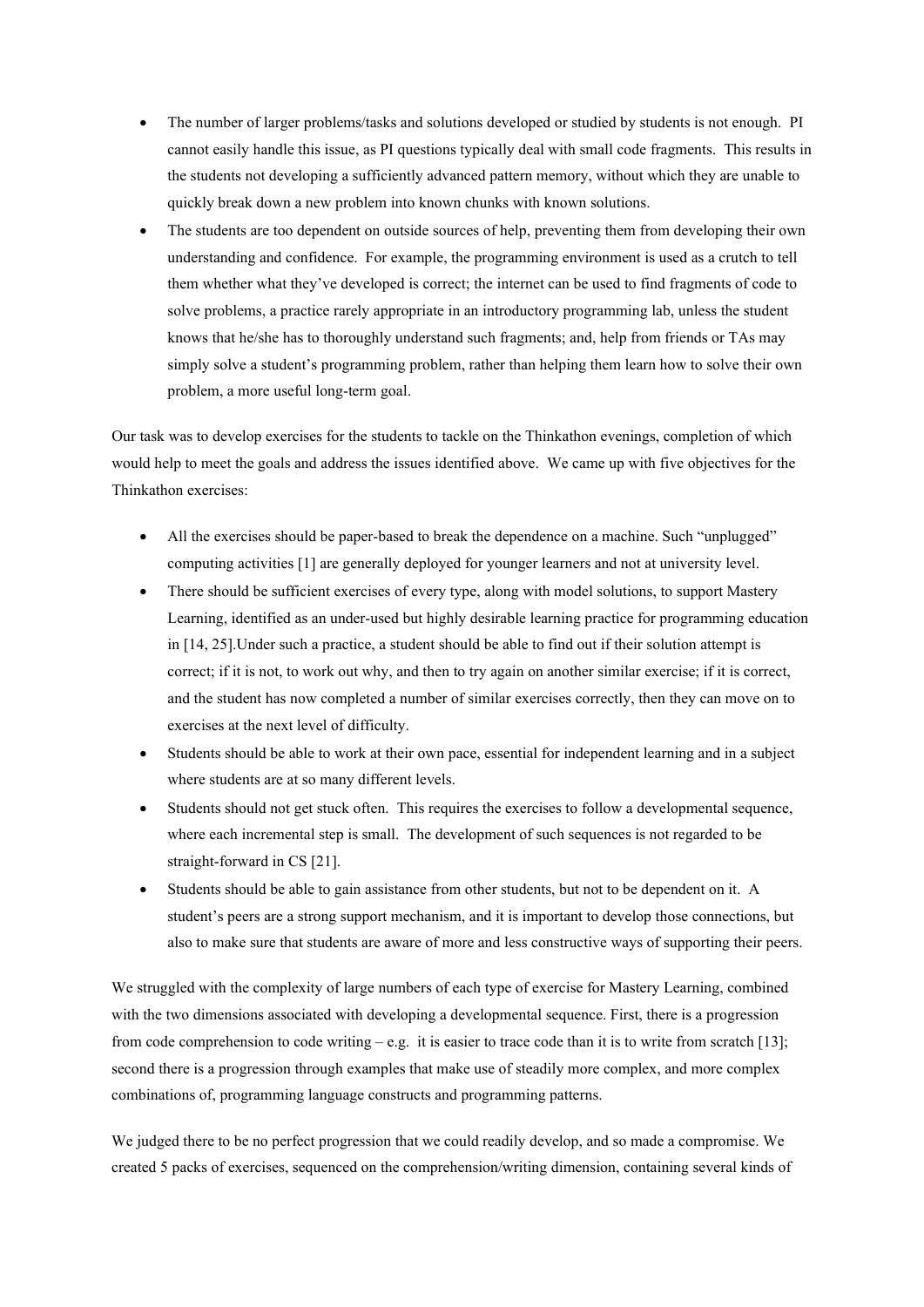exercises, which largely match the style of exam questions for the course. The exercise styles, described with reference to what aspect of Schulte's Block Model for code comprehension [24] must be understood to complete them, are:

- 1. Describing, evaluating and creating expressions and simple statements -- an extension of our exam practice to ensure that students thoroughly understand primitives. Structure section of the Block Model, at the Atom level only.
- 2. Hand/desk execution. Block Model's complete Structure section.
- 3. Parsons Puzzles [20]. These code rearrangement exercises represent a developmental stepping-stone from code reading to writing. All parts of the Block Model, both Structure and Function.
- 4. Validating/debugging code. These exercises have the problem statement and some incorrect code, and the instruction to find and fix the errors. All parts of the Block Model.
- 5. Problem-solving from scratch

Broadly, the exercises in each pack were ordered to follow a typical sequence for introducing programming language concepts and patterns. Novice programmers value exposure to example programs [22]. Our packs provided sequences of such programs in a scaffolded setting. "Learning by doing" is considered by novices to be effective; they report exercises to be more useful than lectures [11]. Here, students started with code completion activities [17], moving through the recognition of plans and patterns [28] and finishing with coding *ex nihilo* problems [16].

Students were alerted via email and lecture to the Thinkathon sessions, which occurred immediately prior to exams. The sessions ran from 4-7pm, with pizza and soft drinks provided half-way through, initially on two consecutive evenings. The students encouraged us to run a third session. At each session, around 8 TAs/instructors were on hand to check student work and answer queries. The packs were only available on paper. Students were directed to use the materials as follows: start at the first exercise pack; dip in at any point; if the questions seemed easy, jump ahead, if hard, then drop back; once the exercises are complete, take them to a TA to be checked, and if they're correct, move on to the next pack.

In the interests of fairness, all the exercises and their answers were uploaded to the course VLE (Moodle) after the third session. This enabled access to those students who didn't attend, citing pressure of revision for exams scheduled earlier than the CS exam, and students who hadn't completed all packs by the end of the three sessions.

The materials can be found at: [http://ccse.ac.uk/thinkathon.](http://ccse.ac.uk/thinkathon)

#### **Evaluation Methodology**

As part of the Thinkathon, we developed and implemented an evaluation to establish whether students' academic performance improved after the introduction of the new practice, and to determine student and staff views.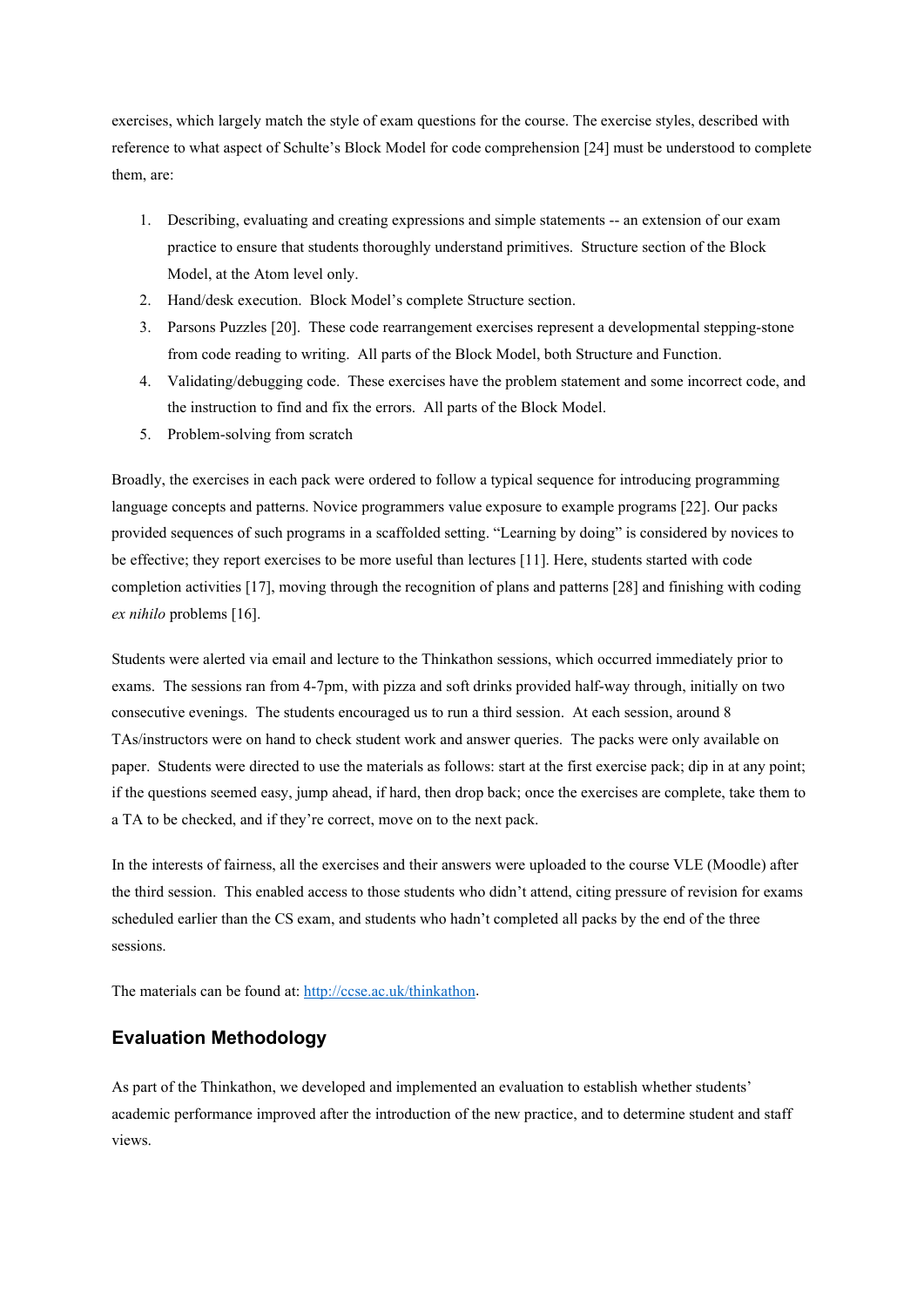The intervention, which sought to deepen the understanding of programming among learners in line with code comprehension ideals and to explore the impact of a change in practice, used action research as a means of enquiry. Action research involves "practitioners studying their own professional practice and framing their own questions. This style of research has the immediate goal to assess, develop or improve practice" [31].

We were interested in the following questions:

- 1. What are the students' perceptions of the Thinkathon exercises?
- 2. Is there a difference in performance in the final exam between Thinkathon participants and those who did not attend, possibly taking into consideration mid-term exam performance.
- 3. Do those who attended the Thinkathon perform better than those who only accessed the questions and answers online.
- 4. Does the Thinkathon highlight deficiencies in the current course design and if so how?

The qualitative evaluation was designed to address the first and fourth questions, with the quantitative evaluation addressing the second and third.

The study participants were students enrolled in our CS-0 course. There was a total of 114 students. However, only 108 took the final exam. Ethical approval was obtained before the study. To compare the group who attended the Thinkathon to those who did not participate, the study used their mid-term and final exam scores. To analyse student perception of the Thinkathon exercises, a survey was sent to students before and after they had attended the Thinkathon. Finally, a round-table meeting of all staff involved in the Thinkathon was held where we collected staff viewpoints, sometimes recording verbatim quotes and sometimes a summary of particular views.

Descriptive and statistical analyses of means and standard deviation were calculated to provide quantitative results. A comparative examination of participants' confidence level before and after the Thinkathon was also performed. Qualitative data from student Thinkathon participants was collected using four open-ended questions in the post-test survey.

- Reflecting on the Thinkathon exercises, what programming concepts or types of problem did you initially find difficult?
- In what ways do you feel the Thinkathon sessions helped you better understand these concepts or problem types?
- What else not covered above was good about the Thinkathon session(s) you attended? What other realisations or learning or gains about programming have you made as a result of attending?
- What could we have done better at the Thinkathon session(s) you attended?

In the initial coding pass, an inductive analysis of individual student responses to survey questions was carried out independently by two of the paper's authors. However, during comparison and discussion of these initial results it became apparent that a simultaneous coding approach [23] using a hierarchical coding scheme [23] that grouped all responses by student would be more appropriate; the same issue could appear across several of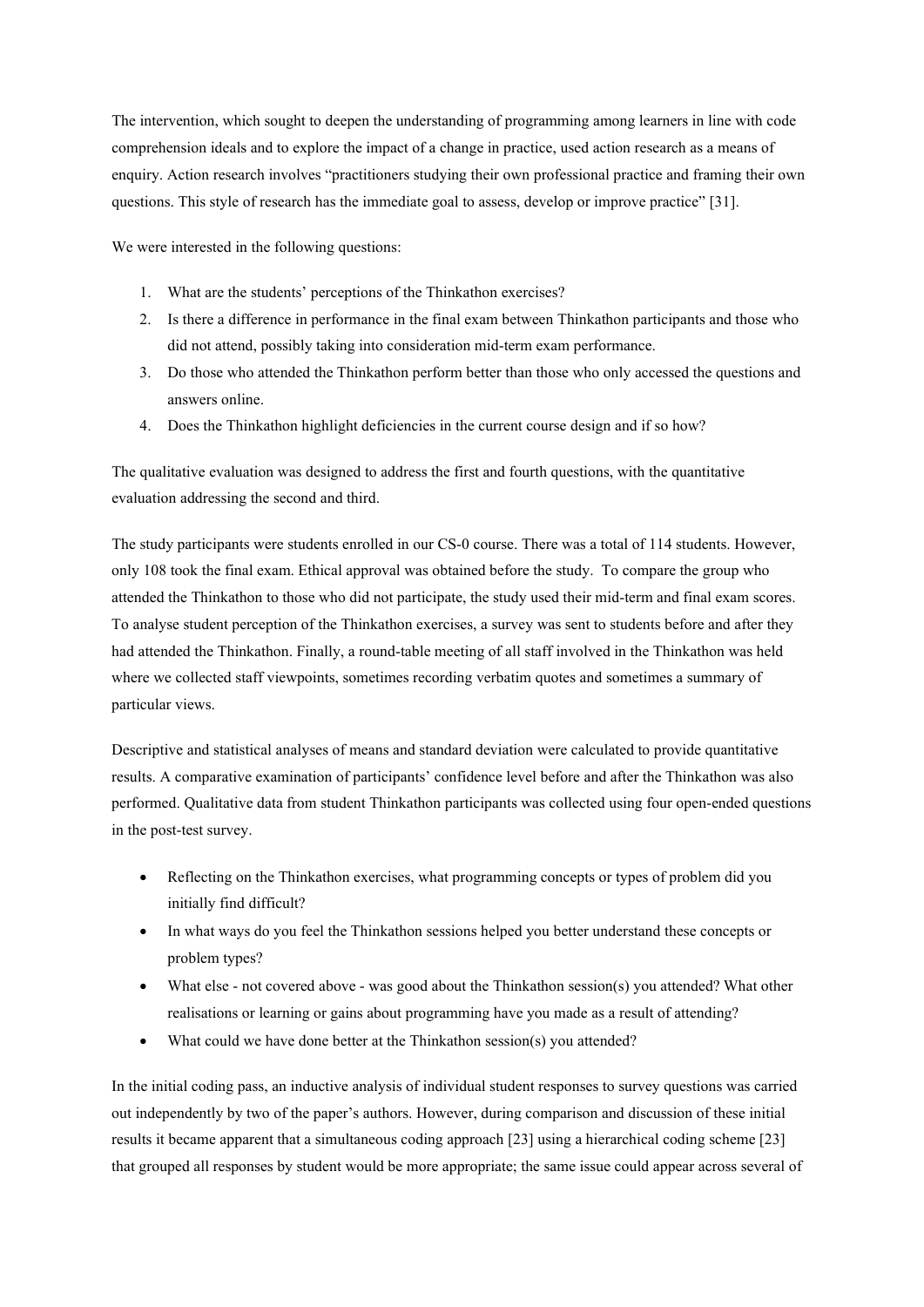their answers, with distinct aspects of interest like the instructional design and their own level of understanding blended together. This was supplemented by a simpler inductive descriptive coding [23] of a summary of the Thinkathon staff debriefing meeting.

# **Quantitive Results**

For an understanding into the Thinkathon's effect on the students' Python skills, attendees' survey data was analysed in combination with their final exam performance.

Out of the 108 students who took the final exam, 37 took the pre-test survey, and 34 took the post-test survey. From the union of these responses, it can be estimated that 44 students participated in the Thinkathon event while 64 didn't.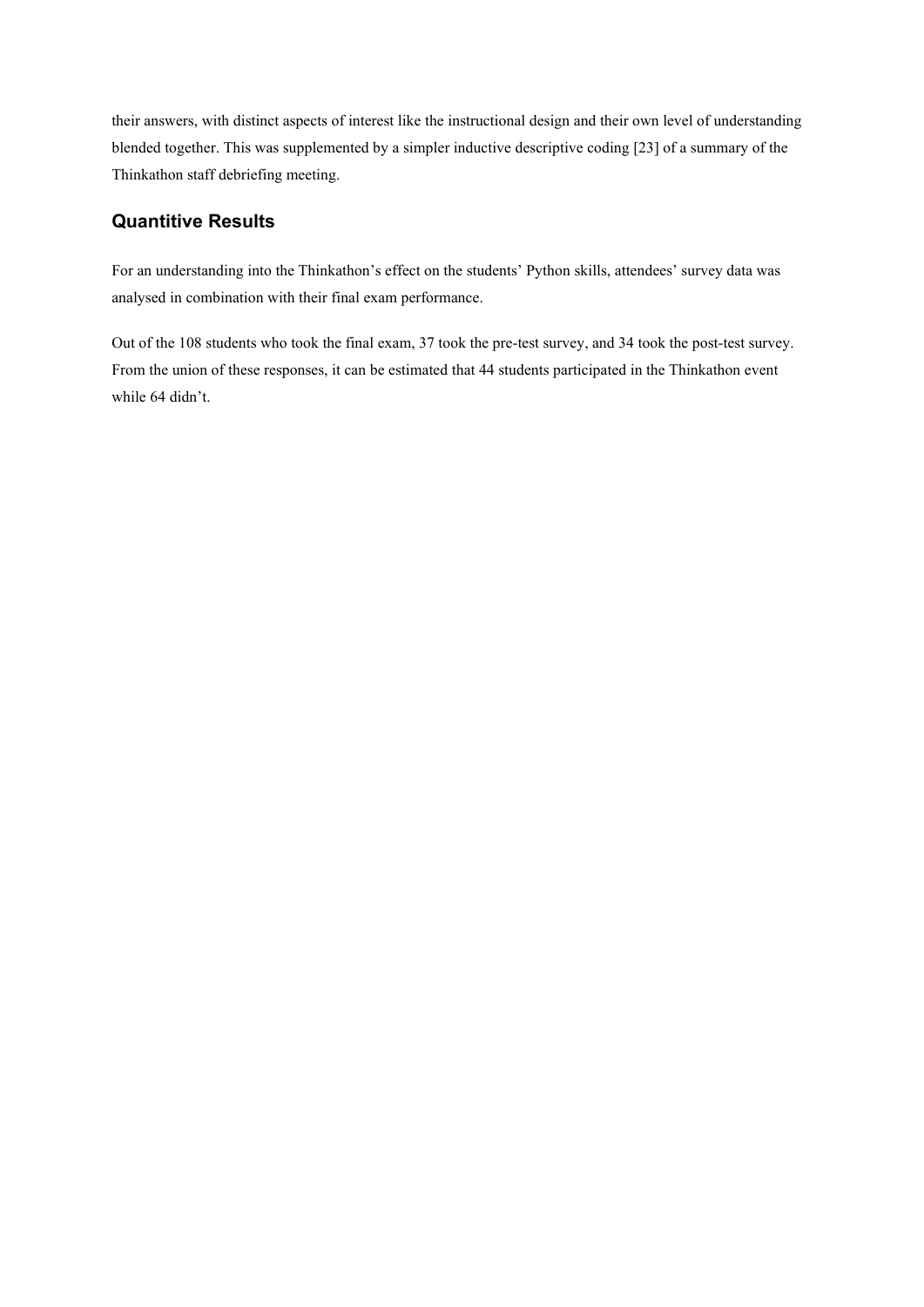# Non-attendees and attendees



Figure 1: Final exam scores as boxplot

First, we looked into whether there was a group difference among attendees and non-attendees for the first two Python exam questions, since they were concerned with the first set of Thinkathon exercises, which attendees were most likely to have completed, namely hand execution. Descriptive statistics indicated no such differentiating ability. The full set of Python questions did, however, reveal that attendees on average scored higher (see the Figure 1). Attendees had a mean of 23.42 (SD = 7.5) while non-attendees had a mean of 17.37  $(SD = 8.31)$ , with a maximum score of 37.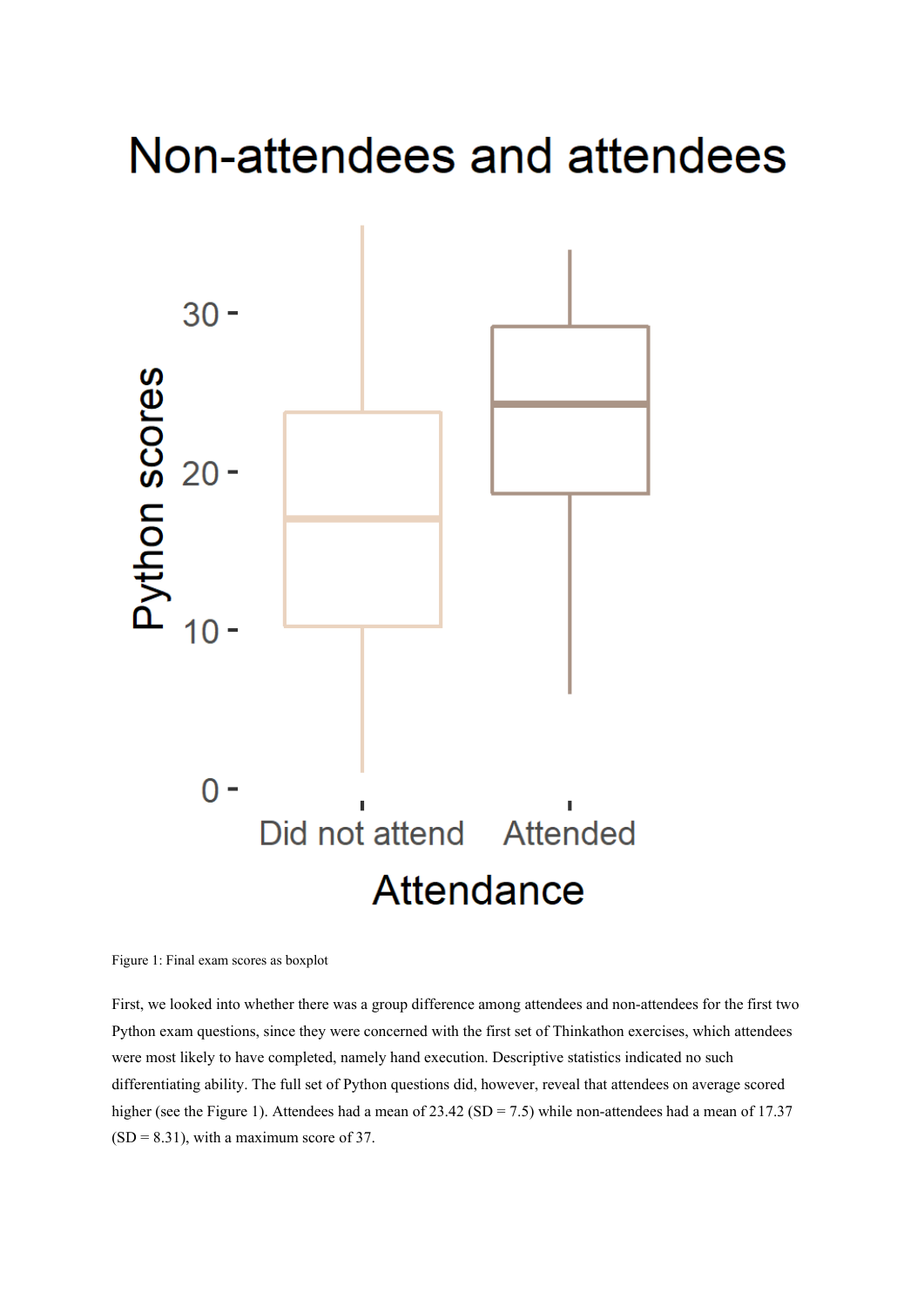This inference had to be qualified by the lack of random allocation of students to attend/non-attend groups. Those that chose to attend may already have had greater experience, academic conscientiousness or test-taking ability. We reasoned that students' mid-term performance could be used as a proxy for these, since this shows a linear association with the final exam (see Figure 2); yet, looking into the ranks in the mid-term versus final exam, Thinkathon attendees had a median improvement of 7.5 places while non-attendees on average ranked 6.5 places *lower*.

Thus, a one-way analysis of covariance (ANCOVA) was conducted. Even after controlling for mid-term performance, there was a statistical difference on performance by attendance  $[F(2, 104) = 29.76, p<.05]$ . This suggests that the Thinkathon contributed causally to an improvement in Python programming ability.



Class test and final exam covariation

Figure 2: Relationship between mid-term result and final exam

This is a conservative analysis: while attendance was based on completion of the on-line surveys and not on a session register, we counted over 50 attendees on the first evening, and so some students must have not completed the survey; also, 32 people downloaded the packs after the event without attending. These aspects would tend to flatten any correlation. Descriptive analysis suggested that "downloading only" led to no discernible improvement compared with doing neither – only the group that also attended improved.

In an analysis of the 23 participants who completed both the pre and post survey we found there was a modest increase in confidence about the exam from a mean of 2.91 (SD = 0.95) to a mean of 3.30 (SD = 0.63). When comparing all pre or post survey participants  $(n=42)$  who had made final grade estimates to their actual grades we discovered that the upper-quartile of final exam performers most frequently underestimated their final exam grade and the lower-quartile most frequently overestimated their final grade.

#### **Qualitative Results**

#### *Student Experience*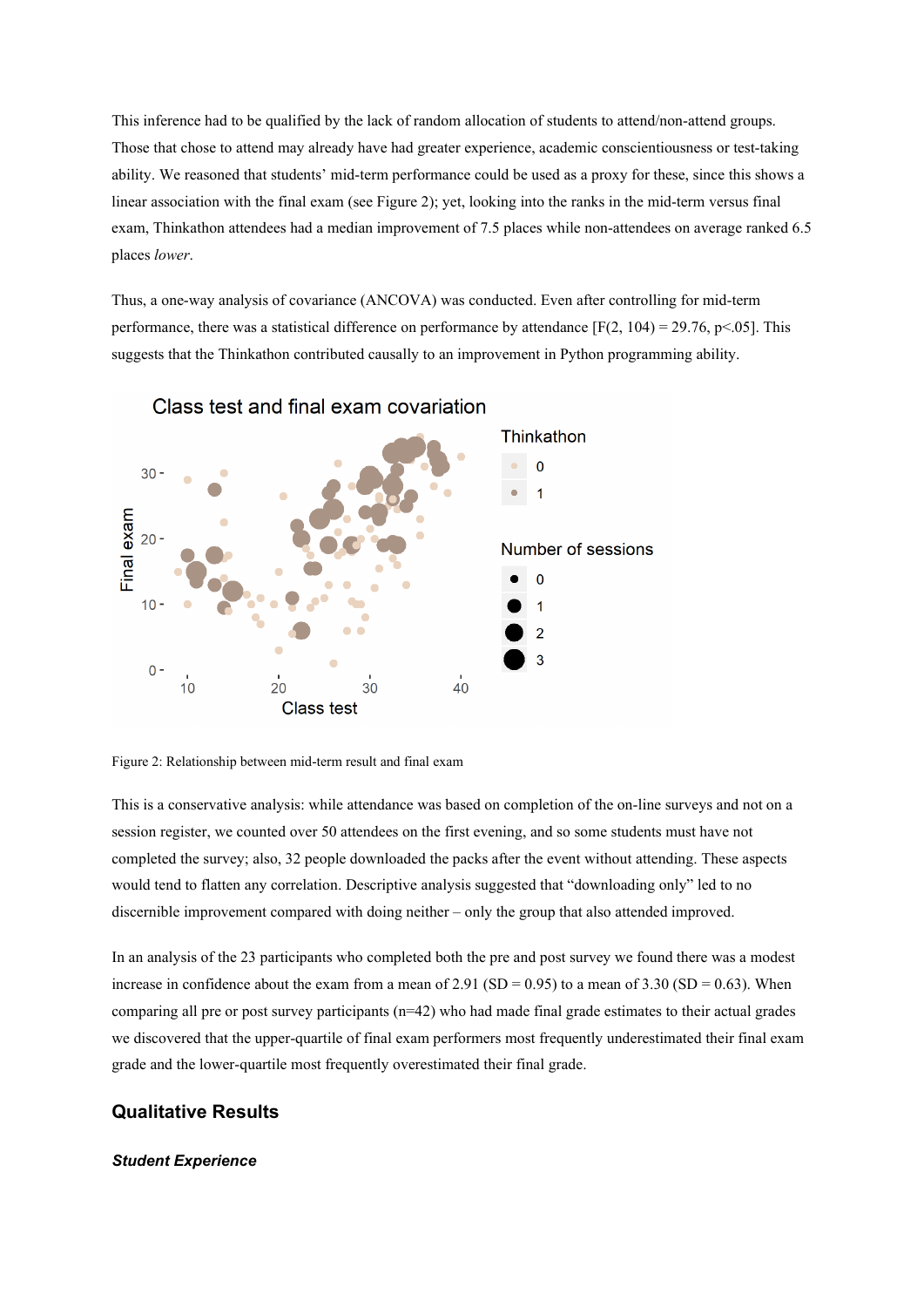Two overarching themes emerged from qualitative analysis of the post-Thinkathon survey data: *instructional design* and *student learning*. Most of the discussion relating to the instructional design either highlighted benefits or improvements that could be made either to the course or future Thinkathon events. Student learning comments mostly related to either perceived benefits of taking part or particular difficulties that they realised they had.

Reflecting on the instructional design of the Thinkathon, student responses related primarily to the support afforded by tutors and peers, the nature of the presented exercises, and the opportunity to practice solving problems. Tutors were variously described as being "super engaged", "helpful and supportive", and "very encouraging", while peers were thought to provide a useful alternative perspective: "Having not just tutors but other students helped, as we could discuss problems and by seeing things slightly differently helped me to understand different problems and how to solve them". The literature tells us novices benefit from interaction with their peers [5]. They also maintain high motivation to succeed when they receive personal tutoring from expert humans [3]. The informal Thinkathon environment fostered both these kinds of interactions.

The way the exercises were presented proved more divisive, with some students appreciating that the high number of similar exercises provided an opportunity to "practice them over and over", while others felt the exercises to be "repetitive". One student summarised this tension as follows: "whilst it was good there was so many questions in each booklet, it gave a lot of practice, at the same time I think it's very easy to get bogged down in them". Students also suggested that a greater sense of variety might be achieved by enforcing some system of rotation, whereby groups of students would be tasked with completing one kind of exercise before being asked to move to another.

The value of practice was frequently expressed in terms of the upcoming examination, with comments relating to "writing code on paper" or how the exercises "helped me see how exam questions would be laid out".

Student participants described their learning experience primarily in computing science-related terms, commenting on how the exercises enhanced their ability to comprehend and write code. The experience also appeared to facilitate learning that might be described as affective (improving confidence), cognitive (enhancing problem-solving skills), or meta-cognitive (facilitating self-assessment).

Improvements to code comprehension were described in terms of understanding the code at hand ("trying to solve or execute a code without a computer helps for deeper understanding"), including the attendant concepts, and being able to describe it ("describing code showed me what terminology I need to revise in order to talk freely about code").

References to the Thinkathon experience leading to improved code writing ability were abundant, and the challenge of being asked to write programs "from scratch" was highlighted by many as being most significant: "It [Thinkathon] has helped me really think about a program before writing it. Before I'd just write anything that came to mind and fix it until it worked but now I tend to get correct solutions the first or second attempt at a problem."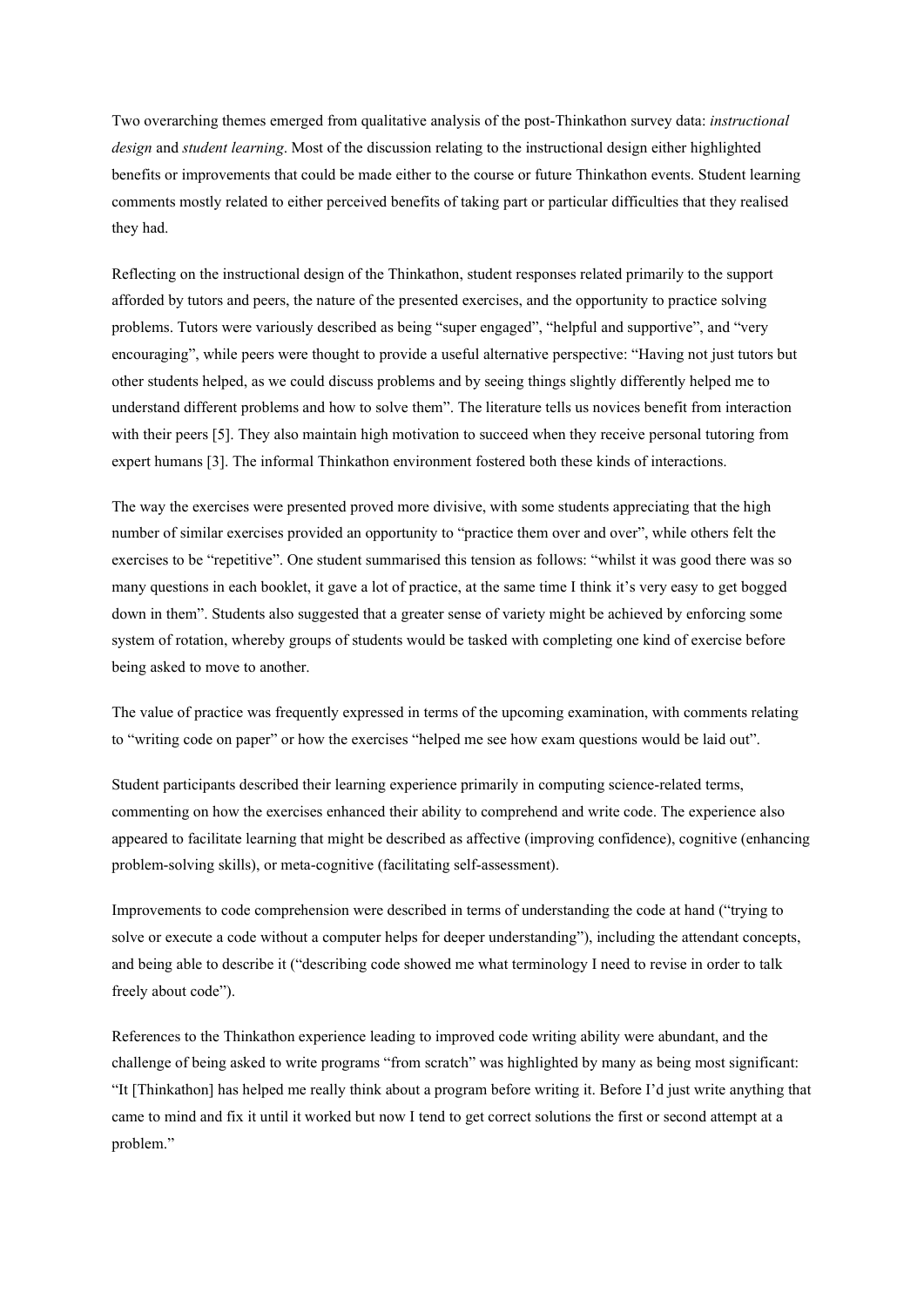In terms of self-assessment, the following comment proved particularly illuminating: "I didn't know what to expect on the exam. In a way, I didn't know what I didn't know." This echos findings that students with low or partial knowledge find it difficult to accurately assess their own level of competence and tend to overestimate their ability [8].

#### *Staff Experience*

The one-and-a-half-hour discussion among the 17 TAs and staff who had been involved in either or both of the Thinkathon design and the sessions themselves elicited a number of interesting topics.

Those present at the sessions could tell how much the students enjoyed them, and were surprised at the high level of interaction between students – they were helping each other a lot. The first two packs clearly got the students thinking: a TA said "hand execution forces you to think through code, to think about every line – e.g. mental models of variables. Can get lazy in front of a machine – try, try, try until it works." Indeed, the first pack which included expression evaluation, naming constructs and describing how they operated, as well as expression writing, took most students the whole of the first session. This was a great surprise to staff. When queried, students were keen to stress that they did not want to miss out on anything and to make sure they had a firm foundation. Staff described seeing real "light-bulb moments" for the students, e.g. that a single element slice of a list is still a list, and understanding fully about the identity of data structures and their mutability – aspects discussed in class but perhaps not followed up enough.

The high level of interaction was somewhat at odds with our intention to help the students develop the confidence to be able to answer questions on their own. In discussion with staff, the students felt the peer interaction was essential, and repeatedly stressing our goal for them to answer confidently on their own did not change their behaviour. Students noted how confronting it could be "to talk to folk I don't know well about what I don't know", indicating their nervousness in approaching instructors and even TAs. The implication here is that the Thinkathon questions highlighted for the students that there was a lot they didn't know; and that for most students, not just a few, there was real learning even at the simpler levels. This was not just a revision session.

Considering self-direction in the students' study, we discussed the relationship between the Thinkathon exercise packs and a text-book in, say, mathematics that has a very large number of questions, with answers, presented in a well-tried developmental sequence. While staff remembered using such text-books in a self-study Mastery Learning manner in mathematics and other subjects, they also recognised that larger programming problems did not have the kind of direct right/wrong answers as had the math questions.

Those in our group from other disciplines commented on how labs are quite disconnected from lectures in the other sciences, and exam preparation is based around reading of notes, hand-outs and a text-book. In computing, the labs look real, authentic. By comparison, neither the Thinkathon nor the exam look realistic. A non-CS colleague commented "getting them to do stuff on paper exams is the wrong thing", a prevalent attitude among computer scientists too, but another responded "the exam is doing exactly the right thing, getting the student to articulate what they do and don't know, which is not required or effectively evidenced in the lab."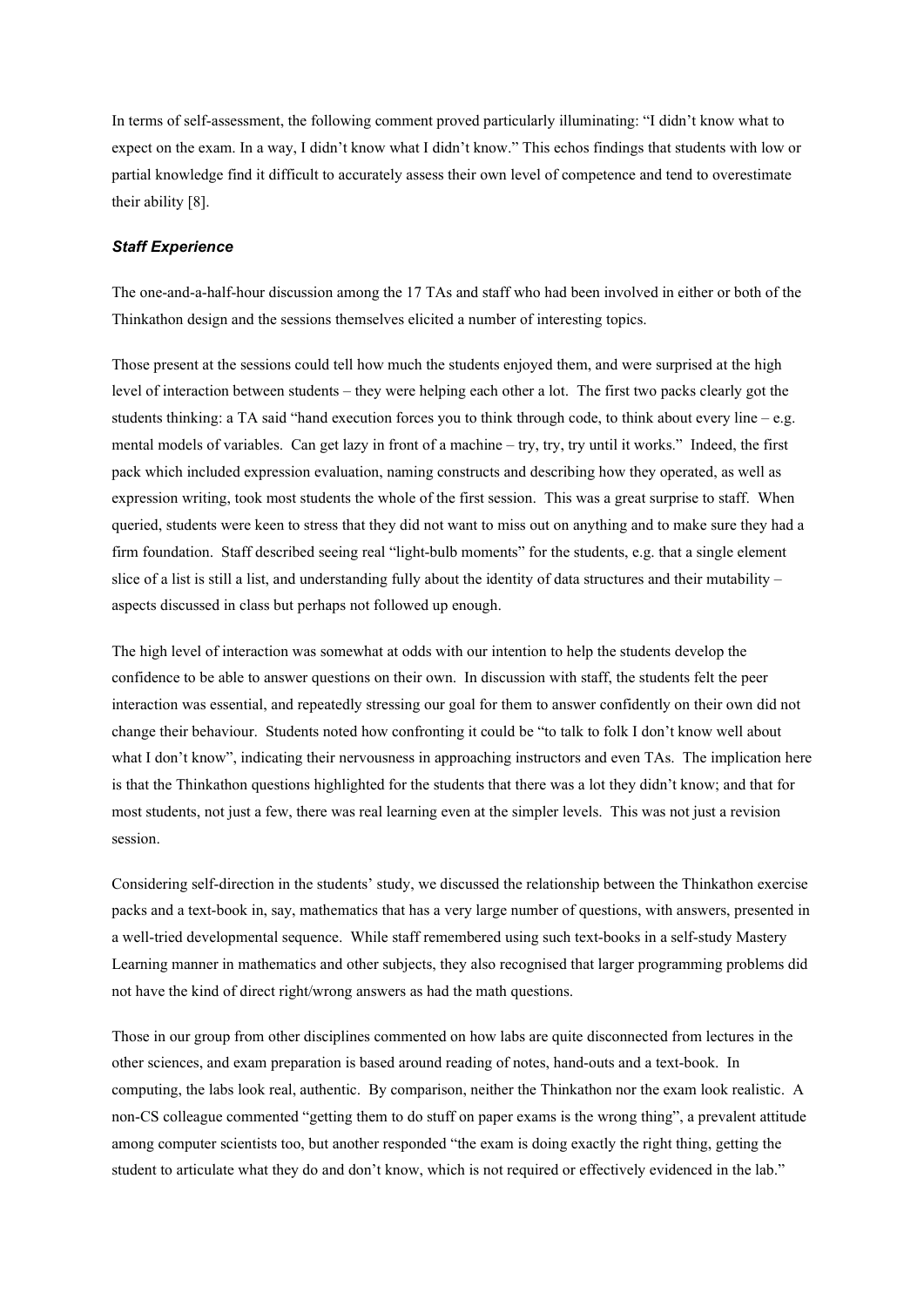This highlights the challenges we have in effectively signposting to students the learning outcomes of a programming course.

# **Discussion**

While we have been excited and motivated by the Thinkathon experience, attendance appearing to raise final course grade, it has also delivered a salutary lesson. We started off acting on a clear misunderstanding in students' minds between lab activities and the written exam, but we have realised that the problem lies somewhere in the learning design between the PI-based lectures and the lab sessions. Furthermore, the students really don't know what it is they should be learning. Unpacking this, we note the following.

We have depended on PI to satisfy the code comprehension side of our curriculum. The pre-lecture work should help to embed concepts; the discussion in class should induct novices into a programmers' community of practice. Coupling this with relatively traditional lab-based practical code writing activities has proven to be wanting, however. The evaluation tells us that students, including good students, don't know even what we might consider the basics: naming of constructs, explanation of how they work, evaluation of expressions, simple desk execution. They spent an entire evening on this material. Fundamentally, we have forgotten how much there is to know, taking it for granted. Why should a novice be expected to pick up a new vocabulary for a new kind of language and the grammatical terms required to be able to talk about it, without explicit instruction? PI does try to address this, but we suspect it does it in too inefficient a manner.

On reflection, both staff and students now realise the huge value of thinking and working on programming exercises *away from machines*. We will re-introduce tutorial sessions in rooms away from our labs, in which students work on Thinkathon style problems, and possibly with regular hand-ins and grading. We moved away from these in years past, for logistical reasons and also to maximise programming time – but that was before we understood about the importance of building the foundations soundly.

Tutorials bring with them the notion of discussion, and this brings to mind Francis Bacon's instruction from the 1600s that a good education required both reading and writing, and also "conference" – the ability to speak and argue one's case. We have writing in abundance in our programming courses, and code comprehension indicates that we should have reading, but what of conference? If we can't talk and argue about our practice, what kind of practitioner are we? PI again can support this, but are we doing enough to foster fruitful discussion, and have we identified good ways of putting it to use? Our own labs have included limited elements of discussion, but we could add code reviews or set up discussions on the benefits of different programs solving the same problem.

The overall experience suggests to us a number of "social" learning outcomes for a programming course that currently lie hidden:

The students need to know the full range of what matters to us  $-$  explaining code using the correct language, hand-execution, developing solutions away from machines (and we need to adjust our instructional designs accordingly)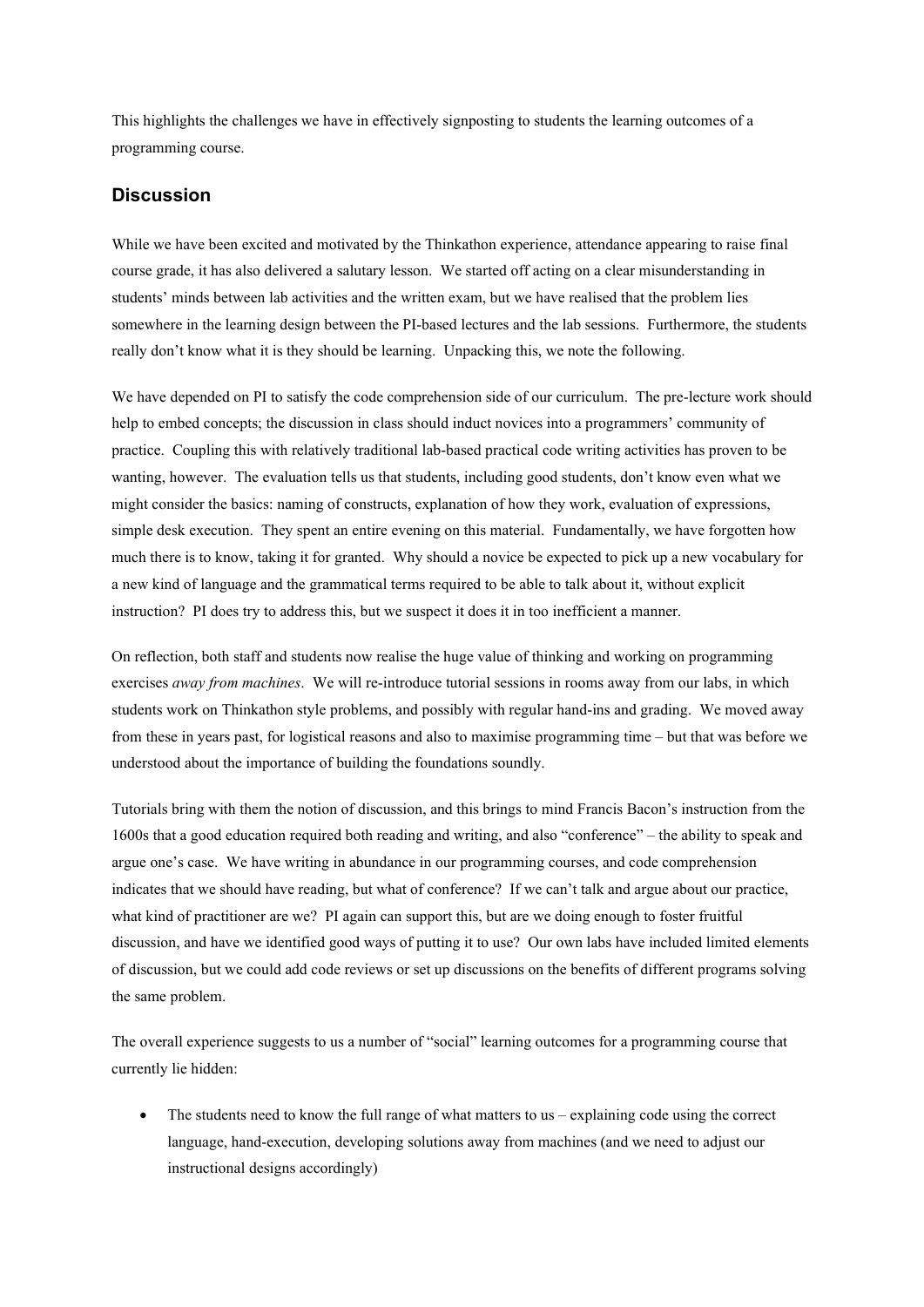- Students must be able do all this *on their own*, and do it exactly. Furthermore, with practice, we expect them to be able to complete these activities correctly *first-time*. It is no good for their peers or the TA to show them the answer.
- A resource like the Thinkathon packs are *for individuals*, not a group thing. It is a self-learning resource at best, enabling students to find out what they know and what they don't.

The Thinkathon succeeded on the first of these points, but even with our encouragement to the students during the sessions, it was less effective on the second two points.

# **Conclusion**

Realising late in our CS-0 course that our students were not prepared for the upcoming written exam, we developed an evening revision session format we dubbed *Thinkathon*, that proved effective in raising students' grades. Evaluating the exercise has led us to identify a number of important short-comings in our PI-based course design, and consequent adjustments. In particular, we note: the need to learn language vocabulary and grammatical terms thoroughly; the value of working away from machines; the importance of discussion; and the explicit presentation of *social* learning outcomes for a programming course.

# **Acknowledgements**

Many thanks to those who spent hours in discussion, developing the Thinkathon exercises and supporting students during the sessions: Niall Barr, Elizabeth Cole, Sarah Honeychurch, Fionnuala Johnson, Derek Somerville and Ethel Tshukudu.

# **References**

- 1. Timothy C. Bell, Mike Fellows, and Ian H. Witten. 1998. Computer Science Unplugged: Off-line Activities and Games for All Ages. Computer Science Unplugged.
- 2. Benjamin S Bloom. 1968. Learning for Mastery. Instruction and Curriculum. Regional Education Laboratory for the Carolinas and Virginia, Topical Papers and Reprints, Number 1. Evaluation Comment 1, 2 (1968).
- 3. Kristy Elizabeth Boyer, Robert Phillips, Michael D. Wallis, Mladen A. Vouk, and James C. Lester. 2009. Investigating the role of student motivation in computer science education through one-on-one tutoring. Computer Science Education 19, 2 (Jun 2009), 111–135. https://doi.org/10.1080/08993400902937584
- 4. Quintin Cutts, Sarah Esper, Marlena Fecho, Stephen R. Foster, and Beth Simon. 2012. The Abstraction Transition Taxonomy: Developing Desired Learning Outcomes Through the Lens of Situated Cognition. In Proceedings of the Ninth Annual International Conference on International Computing Education Research (ICER '12). ACM, New York, NY, USA, 63–70. https://doi.org/10.1145/2361276. 2361290
- 5. Adrian Devey and Angela Carbone. 2011. Helping First Year Novice Programming Students PASS. In Proceedings of the Thirteenth Australasian Computing Education Conference - Volume 114 (ACE '11). Australian Computer Society, Inc., 135–144. http://dl.acm.org/citation.cfm?id=2459936.2459953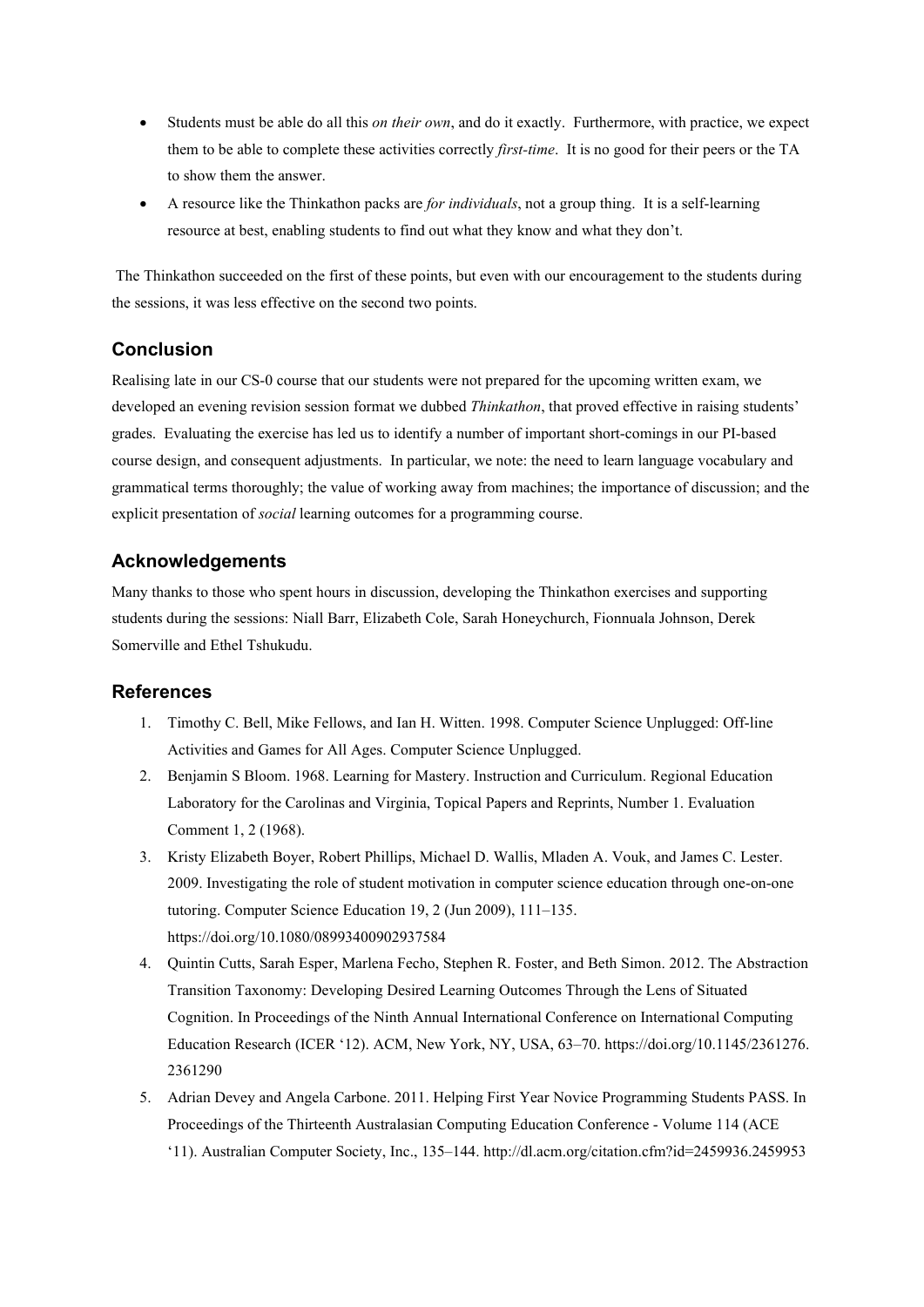- 6. Benedict du Boulay. 1986. Some Difficulties of Learning to Program. Journal of Educational Computing Research 2, 1 (1986), 57–73.
- 7. Benedict du Boulay, Tim O'Shea, and John Monk. 1981. The black box inside the glass box: presenting computing concepts to novices. International Journal of Man-Machine Studies 14, 3 (1981), 237–249. https://doi.org/ttps://doi.org/10. 1016/S0020-7373(81)80056-9
- 8. David Dunning, Kerri Johnson, Joyce Ehrlinger, and Justin Kruger. 2003. Why People Fail to Recognize Their Own Incompetence. Current Directions in Psychological Science 12, 3 (2003), 83–87. https://doi.org/10.1111/1467-8721.01235 arXiv:https://doi.org/10.1111/1467-8721.01235
- 9. Dan Garcia, Brian Harvey, and Tiffany Barnes. 2015. The Beauty and Joy of Computing. ACM Inroads 6, 4 (Nov. 2015), 71–79. https://doi.org/10.1145/2835184
- 10. Kelly Downey Joe Michael Allen, Frank Vahid and Alex Daniel Edgcomb. 2018. Weekly Programs in a CS1 Class: Experiences with Auto-graded Many-small Programs (MSP). In 2018 ASEE Annual Conference & Exposition. ASEE Conferences, Salt Lake City, Utah.
- 11. Essi Lahtinen, Kirsti Ala-Mutka, and Hannu-Matti Jarvinen. 2005. A Study of the Difficulties of Novice Programmers. In Proceedings of the 10th Annual SIGCSE Conference on Innovation and Technology in Computer Science Education (ITiCSE '05). ACM, 14–18. https://doi.org/10.1145/1067445.1067453
- 12. Soohyun Nam Liao, Daniel Zingaro, Kevin Thai, Christine Alvarado, William G. Griswold, and Leo Porter. 2019. A Robust Machine Learning Technique to Predict Low-performing Students. ACM Trans. Comput. Educ. 19, 3, Article 18 (Jan. 2019), 19 pages. https://doi.org/10.1145/3277569
- 13. Mike Lopez, Jacqueline Whalley, Phil Robbins, and Raymond Lister. 2008. Relationships between reading, tracing and writing skills in introductory programming. In Proceedings of the fourth international workshop on computing education research. ACM, 101–112.
- 14. Andrew Luxton-Reilly, Simon, Ibrahim Albluwi, Brett A. Becker, Michail Giannakos, Amruth N. Kumar, Linda Ott, James Paterson, Michael James Scott, Judy Sheard, and Claudia Szabo. 2018. Introductory Programming: A Systematic Literature Review. In Proceedings Companion of the 23rd Annual ACM Conference on Innovation and Technology in Computer Science Education (ITiCSE 2018 Companion). ACM, New York, NY, USA, 55–106. https://doi.org/10.1145/3293881.3295779
- 15. Eric Mazur. 2017. Peer Instruction. Springer Berlin Heidelberg, Berlin, Heidelberg, 9–19. https://doi.org/10.1007/978-3-662-54377-1\_2
- 16. Michael McCracken, Vicki Almstrum, Danny Diaz, Mark Guzdial, Dianne Hagan, Yifat Ben-David Kolikant, Cary Laxer, Lynda Thomas, Ian Utting, and Tadeusz Wilusz. 2001. A Multi-national, Multiinstitutional Study of Assessment of Programming Skills of First-year CS Students. In Working Group Reports from ITiCSE on Innovation and Technology in Computer Science Education (ITiCSE-WGR '01). ACM, 125–180. https://doi.org/10.1145/572133.572137 Canterbury, UK.
- 17. J. J. G. van Merrienboer and H. P. M. Krammer. 1990. The "completion strategy" in programming instruction: theoretical and empirical support. Research on instructional design and effects / eds. S. Dijkstra, B.H.A.M. van Hout Wolters, P.C. van der Sijde (1990), 45–61.
- 18. Heng Ngee Mok. 2014. Teaching tip: The flipped classroom. Journal of Information Systems Education 25, 1 (2014), 7.